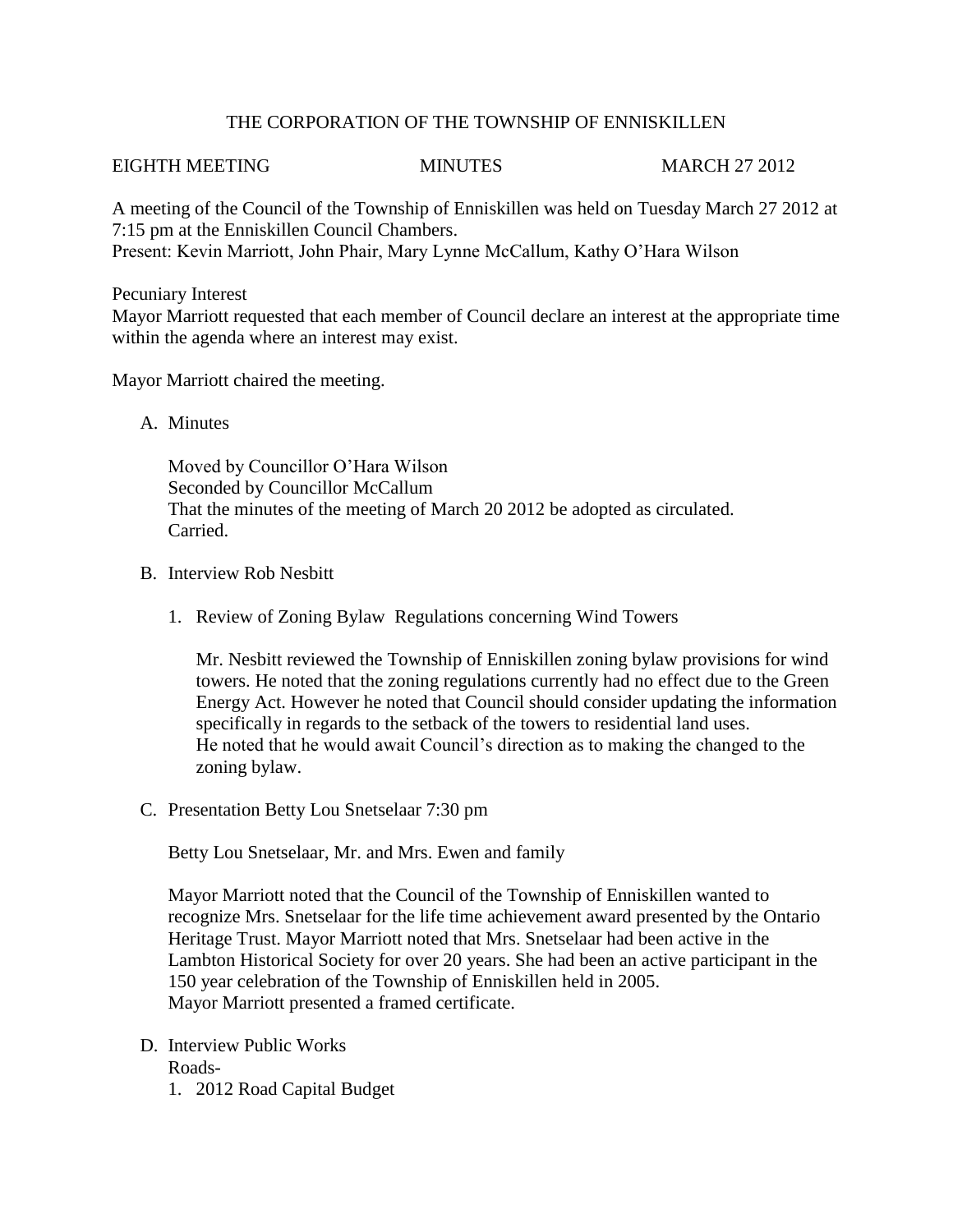The Road Superintendent went through a detailed review of the five year capital budget. He reported on estimated costs for guiderail replacement. He noted that the road tour would include visits to the sites discussed in the budget. The Road Superintendent noted that a review was required on the Black Creek Bridge at Fairweather Road.

A discussion took place in regards to the replacement of the seals on the Bear Creek Bridge on Rokeby Line.

2. Update on Ontario Hydro Project

The Road Superintendent noted that an agreement was being drafted for road use by Hydro One in their reconstruction of the transmission corridor in Concession 5. He reported that a letter had been sent to license holders on the corridor. Visits would be made to farmers in the corridor by Hydro One staff in the next week.

3. Update on Shop Attic Ventilation

A discussion took place in regards to the shop attic.

Moved by Councillor O'Hara Wilson Seconded by Councillor McCallum That the proposal from ECO Insulation be accepted for the insulation of the shop attic. Carried.

The Road Superintendent noted that he would be working on the high float tenders for circulation in the near future.

The Road Superintendent noted that gravel placement was underway on municipal roads.

Councillor O'Hara Wilson requested that an inspection be undertaken on Tile Yard Road at the property of Frank Koebler concerning erosion.

Councillor O'Hara Wilson requested that poop and scoop signs be installed in Oil City at the postal boxes.

## Drainage

Mike Young reported that an inspection had taken place on the culverts on the  $4<sup>th</sup>$  Concession Drain. He reported that additional work was required to culverts and head walls on the bridges.

Mayor Marriott reported on the site meeting for the Wilson Outlet Drain.

 It was noted that the Engineer would attend the meeting of April 17-12 to discuss the results of four site meetings.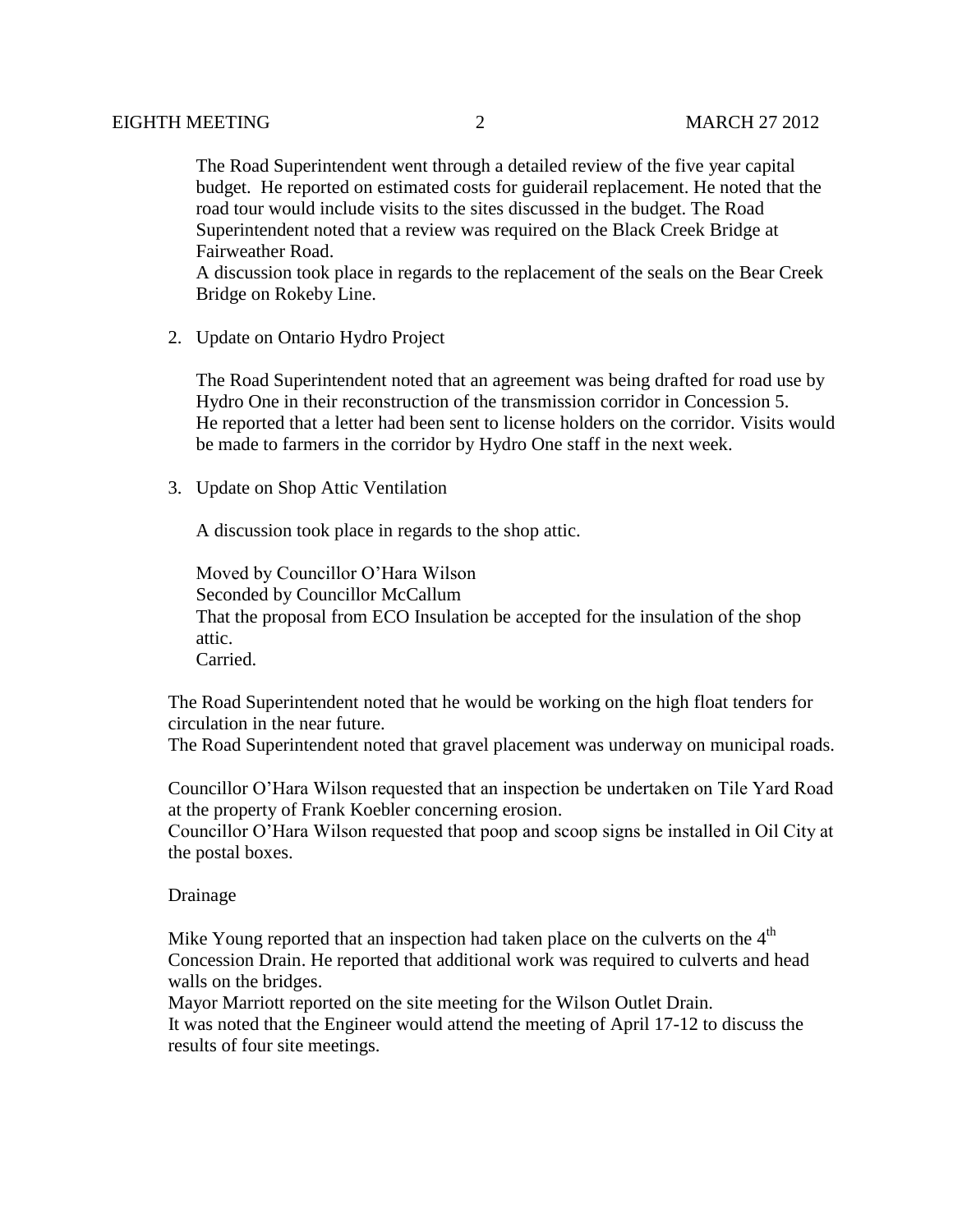Mike Young reported that an inspection would be undertaken of the Hydro One property in Concession 5 to determine if any bridge structures on municipal drains required upgrading.

Water

1. Memo Water Rates 2012

A review was made of the water rates for the Township of Enniskillen. The Town of Petrolia had increased the sale rate of water to the Township by twelve cents a cubic meter.

A bylaw was reviewed that would increase the sale rate to Enniskillen customers by twelve cents a cubic meter. The Clerk was instructed to amend the bylaw to increase the sale rate to Oil Springs to the same rate as Dawn Euphemia.

Mike Young discussed the inspection of storm water systems in Oil City to insure that they were separated from the sanitary sewer system. A letter was to be distributed to the ratepayers in Oil City advising of the inspections to take place in April 2012.

- E. Correspondence for information
	- 1. St Clair Conservation 40<sup>th</sup> Annual Sydenham River Canoe Race
	- 2. Children's Health Foundation
	- 3. Federation of Canadian Municipalities Communique March 12-12
	- 4. Sarnia Lambton Day at Queen's Park April 25-12
	- 5. County of Lambton 2012 budget approved
	- 6. AMO Auditor General Report on Ornge Air Ambulance

Moved by Councillor McCallum Seconded by Councillor Phair That correspondence items 1-6 be received and filed. Carried.

- F. Correspondence requiring motions
	- 1. Resolution Township of Havelock-Belmont-Methuen- Wildlife Damage Compensation program

Moved by Councillor Phair Seconded by Councillor O'Hara Wilson That the resolution of the Township of Havelock-Belmont-Methuen be supported to extended the Wildlife Damage Compensation program to non-farm owners. Carried.

2. Resolution Halton Hills – exempt Legion's from municipal taxes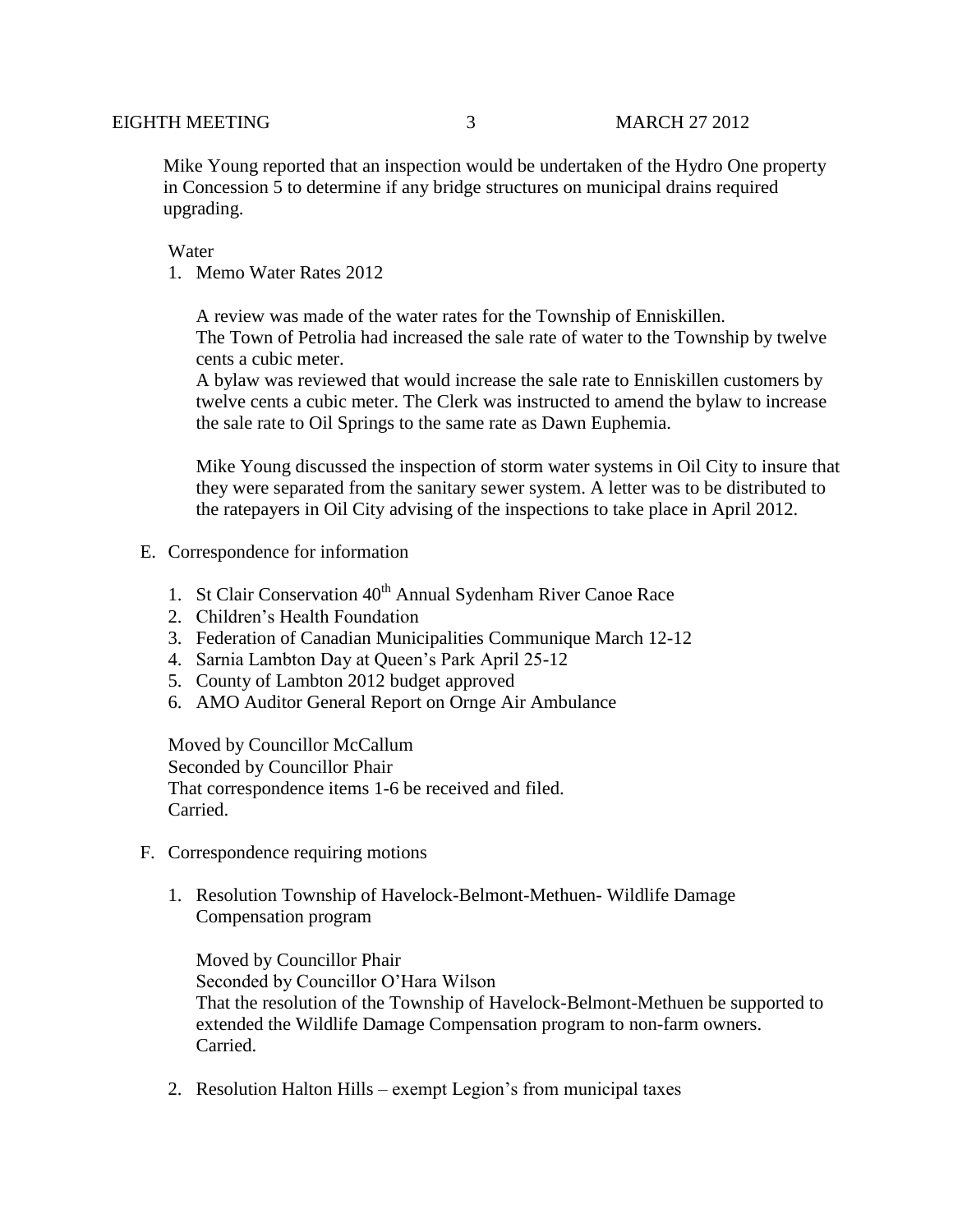Moved by Councillor O'Hara Wilson Seconded by Councillor Phair That the resolution of Halton Hills be supported requesting that Legion properties be made exempt municipal property taxes. Carried.

3. Resolution Penetanguishene- raise PIL for Institutions

Moved by Councillor McCallum Seconded by Councillor O'Hara Wilson That the resolution of Penetanguishene requesting an increase in the Payment in Lieu of taxes for institutions be received and filed. Carried.

G. Accounts

Moved by Councillor O'Hara Wilson Seconded by Councillor McCallum That the accounts be paid as circulated: Cheque: 4490-4503: \$56,948.30 Carried.

- H. Bylaws
	- 1. Bylaw 4 of 2012 Braybrook Maw Drain  $3<sup>rd</sup>$  Reading
	- 2. Bylaw 17 of 2012 Confirmation Bylaw

Moved by Councillor Phair Seconded by Councillor O'Hara Wilson That first and second reading be given to Bylaw 17 of 2012 a Confirmation Bylaw. Carried.

Moved by Councillor McCallum Seconded by Councillor O'Hara Wilson That third and final reading be given to Bylaw 4 and 17 of 2012. Carried.

- I. Other Business
	- 1. Deborah Ross CIMA Petrolia Class Environmental Assessment

A discussion took place concerning the inclusion of Enniskillen properties into the Class Environmental Assessment for the Town of Petrolia.